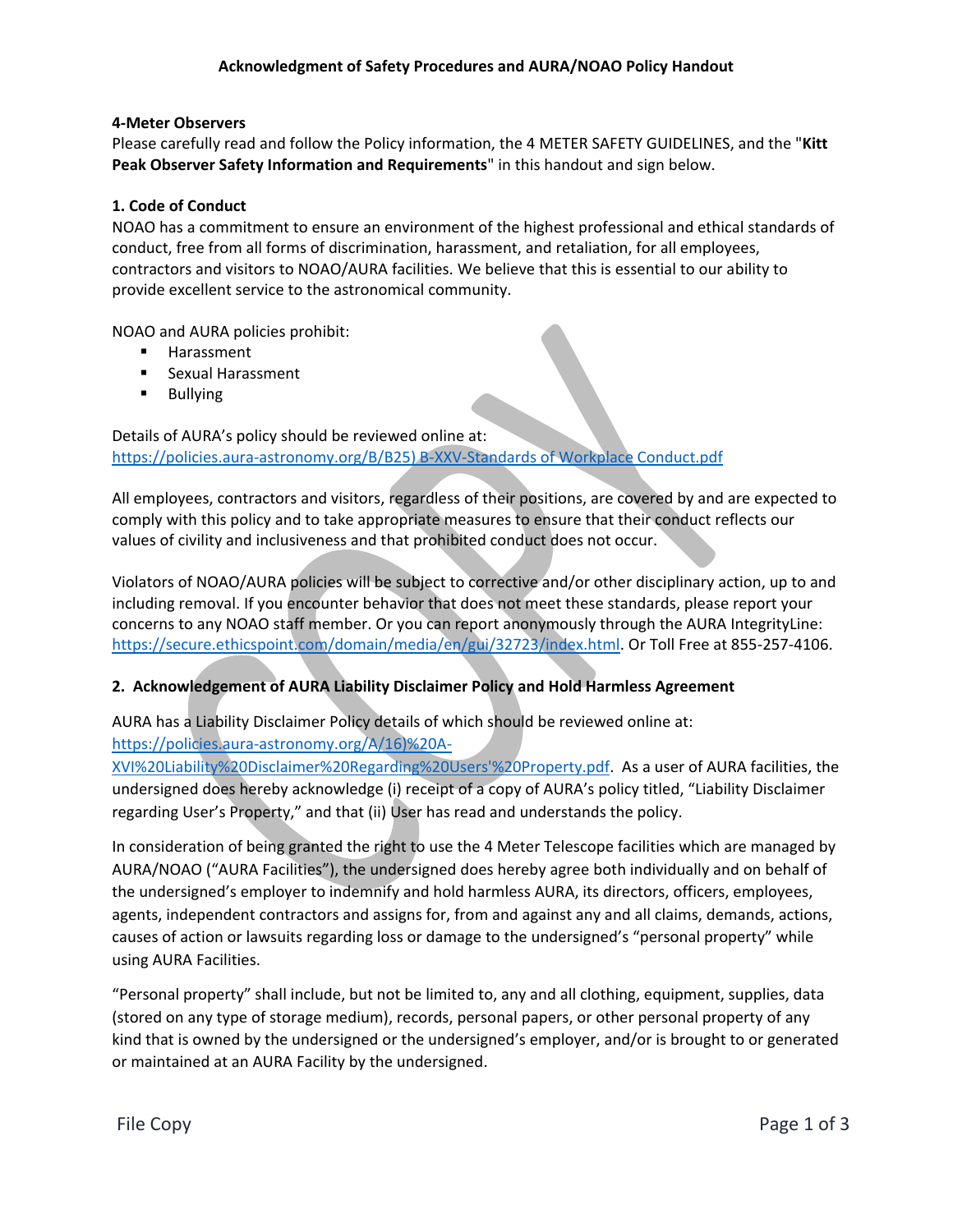The undersigned's agreement to hold AURA harmless shall remain effective for three years from the date set forth below.

# **3. General safety considerations for all visitors to the mountain:**

- 1. Be familiar with EMERGENCY PROCEDURES.
- 2. Know how to use extensions 8721 and 8777, or the radio to call for assistance.
- 3. Become familiar with the emergency evacuation procedures and exits if the fire alarm sounds.
- 4. Know the locations of fire extinguishers and first aid kits.
- 5. Carry a flashlight at all times, both day and night.
- 6. Understand the dangers of lightning and know the lightning safety guidelines.
- 7. Understand and respect the risks involved while working in this environment:
	- Observe all posted warning signs.
	- Always carry a radio when working alone or walking outside.
	- **Exercise care on slippery (wet, icy or possibly oily) metal surfaces, uncarpeted** areas and elevated platforms.
	- Beware of snakes both outside and when entering lower levels of telescope buildings.
	- Obey posted speed limits when driving.

8. Immediately report any potentially dangerous situations.

9. Access to any other telescope requires the approval of both the observer, and KPNO staff. If during the day contact Jessica Harris (phone:8279, or email:jessicah@noao.edu). If after dinner contact OA on duty.

## **4. Safety considerations specific to the 4-meter telescope:**

- 1. Watch for water, ice and oil on the cement floors around the telescope.
- 2. Do not enter the following restricted areas:
	- Ground floor beyond the elevator area.
		- Third floor.
		- U (Utility) floor beyond the area between the elevator and the control room.
		- $\blacksquare$  P (Pump) floor.
		- Under the telescope safety net on the main floor.
		- #5 coudé mirror area (exhaust/cooling fan area), unless accompanied by the OA.
		- Inner catwalk, console room level.
		- **Crane stairway inside of the dome.**
		- North stairway on telescope across the horseshoe.
		- Use the Bump Caps when working in places with low head room.
- 3. Always inform the OA of where you are going and how long you are likely to be gone.

4. During high winds you may want to park on the east side of the building and use the east entrance.

5. During winter months, ice falls from the top of the dome so you should avoid walking close to the exterior perimeter of the building. There is an ice shield on the east side for safe parking and building entry.

6. Watch for moving vehicles when exiting the building.